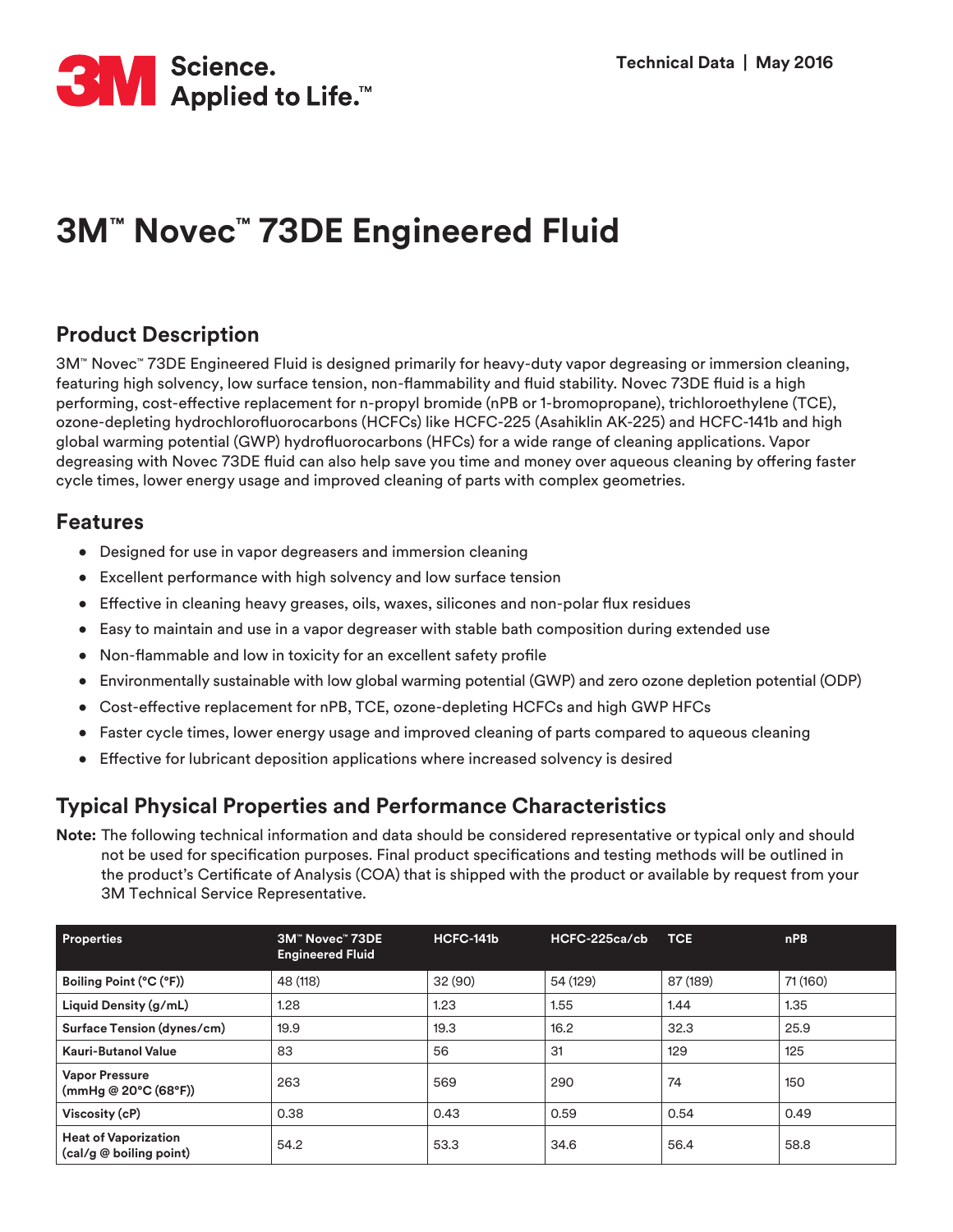## **Applications**

- Cleaning solvent for vapor degreasing, immersion cleaning and spray cleaning
- Solvent cleaner for heavy greases, oils, waxes, silicones and non-polar flux residues
- Lubricant deposition applications where increased solvency is desired

## **Environmental Properties**

**Note:** The following technical information and data should be considered representative or typical only and should not be used for specification purposes. Data compiled from published information

| <b>Properties</b>                                 | 3M™ Novec™ 73DE<br><b>Engineered Fluid</b> | HCFC-141b | HCFC-225ca/cb | <b>TCE</b> | nPB   |
|---------------------------------------------------|--------------------------------------------|-----------|---------------|------------|-------|
| Ozone Depletion Potential (ODP)                   | $\Omega$                                   | 0.1       | 0.03          |            | 0.026 |
| <b>Global Warming Potential (GWP)<sup>1</sup></b> | 47                                         | 782       | 127/525       | <1         | ≺1    |
| Flash Point <sup>2</sup>                          | None                                       | None      | None          | None       | None  |

<sup>1</sup> GWP 100-year integrated time horizon (ITH), IPCC 2013

<sup>2</sup> Closed cup flash point test method

## **Comparison of Safety Profiles**

Margin of safety is calculated by exposure guideline divided by exposure. The larger the safety margin, the safer the product is in its intended use.

**Note:** Data compiled from published information. Not for specification purposes.

| <b>Properties</b>                | 3M™ Novec™ 73DE<br><b>Engineered Fluid</b> | HCFC-141b | HCFC-225ca/cb | <b>TCE</b>        | <sub>nPB</sub>                        |
|----------------------------------|--------------------------------------------|-----------|---------------|-------------------|---------------------------------------|
| <b>Exposure Guideline (ppmv)</b> | 100 / 200                                  | 500       | 50            | 10                | 0.1                                   |
| <b>Estimated Exposure (ppmv)</b> | 10                                         | 10        | 10            | 10                | 10                                    |
| Margin of Safety <sup>2</sup>    | 20                                         | 50        | ა             | None <sup>3</sup> | Exposure exceeds<br>guideline by 100x |

<sup>1</sup>3M™ Novec™ 73DE Engineered Fluid is comprised of two components. The values shown are for each component: 3M™ Novec™ 7300 Engineered Fluid / trans-1, 2-dichloroethylene

<sup>2</sup> Published exposure guideline (8 hour TWA, ppmv) divided by estimated exposure level of 10 ppmv for vapor degreasing

<sup>3</sup> There is no safety margin at this exposure

## **Regulations on Chlorine-Containing Solvents**

Because of its favorable health and environmental properties, trans-1, 2-dichloroethylene (t-DCE) is subject to less stringent regulations compared to the other chlorinated solvents. U.S. regulations affecting 3M™ Novec™ 73DE Engineered Fluid include volatile organic compound (VOC) emissions of t-DCE and reporting requirements if t-DCE is emitted into water or if a spill of 1176 lbs. or more of Novec 73DE fluid occurs. t-DCE is not considered a Hazardous Air Pollutant (HAP).

**Note**:Data compiled from published information. Not for specification purposes.

| <b>U.S. Regulation</b>                            | t-DCE     | <b>TCE</b> | <b>PERC</b> | <b>Methylene Chloride</b> |
|---------------------------------------------------|-----------|------------|-------------|---------------------------|
| <b>VOC Designation</b>                            | Yes       | Yes        | Yes         | No                        |
| <b>Reportable Quantity for Accidental Release</b> | 1000 lbs. | $100$ lbs. | $100$ lbs.  | 1000 lbs.                 |
| <b>Regulated if Emitted into Water</b>            | Yes       | Yes        | Yes         | Yes                       |
| <b>Hazardous Air Pollutant</b>                    | No        | Yes        | Yes         | Yes                       |
| Annual Reporting (EPCRA 313) (SARA)               | No        | Yes        | Yes         | Yes                       |
| <b>OSHA List of Toxins / Carcinogens</b>          | No        | Yes        | Yes         | Yes                       |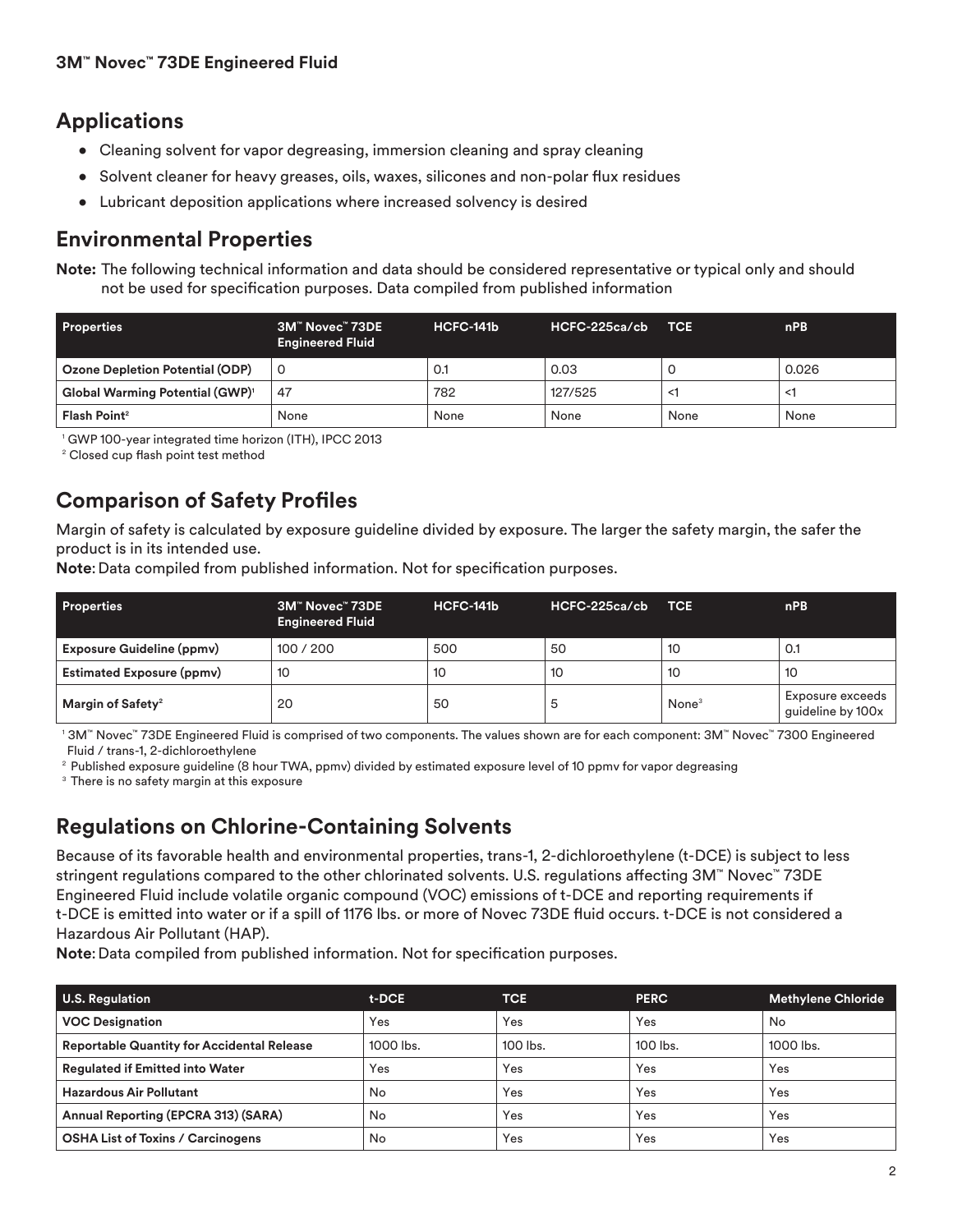## **Materials Compatibility1**

**Note**:The following technical information and data should be considered representative or typical only and should not be used for specification purposes. Data compiled from published information.

| 3M" Novec" 73DE Engineered Fluid |               |                                               |                |                        |              |
|----------------------------------|---------------|-----------------------------------------------|----------------|------------------------|--------------|
| <b>Plastics</b>                  |               | <b>Elastomers</b>                             |                | <b>Metals</b>          |              |
| Compatible                       | Incompatible  | Compatible                                    | Incompatible   | Compatible             | Incompatible |
| Acetal                           |               | DuPont™ Kalrez™<br><b>Perfluoroelastomers</b> |                | Copper                 |              |
| Epoxy                            |               |                                               |                | <b>Brass</b>           |              |
| Nylon                            | <b>ABS</b>    | <b>Butyl Rubber</b>                           | Silicone       | <b>Stainless Steel</b> |              |
| <b>PEEK</b>                      |               |                                               |                | Magnesium              |              |
| Polyester                        | Polystyrene   | Parfluor™<br><b>Perfluoroelastomers</b>       |                | Titanium               |              |
| Polyethylene                     | Acrylic       | Viton™<br><b>Fluoroelastomers</b>             | Fluorosilicone | Aluminum               |              |
| Polypropylene                    | Polycarbonate | Polyurethane                                  |                | Carbon Steel           |              |
| <b>PTFE</b>                      |               |                                               |                | Cadmium                |              |

1 Not a complete list. Novec 73DE fluid is a high solvency cleaning fluid. It is compatible with most metals and solvent-resistant plastics. Parts containing solvent-sensitive plastics and elastomeric materials should be evaluated prior to cleaning. Consult a 3M Technical Representative for specific material compatibility in your process.

## **Aerospace Materials Compatibility**

3M™ Novec™ 73DE Engineered Fluid has been tested for Aircraft Exterior Surface Cleaner Compatibility (AMS 1526B). **Note:**The following technical information and data should be considered representative or typical only and should not be used for specification purposes.

| <b>Test Description</b>                    | <b>ASTM Test Method<sup>1</sup></b> | 3M™ Novec™ 73DE Engineered Fluid Results |
|--------------------------------------------|-------------------------------------|------------------------------------------|
| Sandwich Corrosion                         | F1110                               | Conforms                                 |
| <b>Effect on Painted Surfaces</b>          | F502                                | Conforms                                 |
| Hydrogen Embrittlement                     | F519                                | Conforms                                 |
| <b>Effect on Unpainted Surfaces</b>        | F485                                | Conforms                                 |
| <b>Total Immersion Corrosion</b>           | F483                                | Conforms                                 |
| Low-Embrittling Cadmium Plate              | F1111                               | Conforms                                 |
| <b>Flash Point</b>                         | D <sub>56</sub>                     | Conforms                                 |
| <b>Acrylic Stress Crazing</b>              | F484                                | Does not conform <sup>2</sup>            |
| <b>Stress Corrosion of Titanium Alloys</b> | F945 <sup>3</sup>                   | Conforms                                 |

<sup>1</sup> Tested in accordance with the ASTM test method shown

2 Novec 73DE fluid caused visible crazing of acrylic plastics

<sup>3</sup> Not a part of AMS 1526B

## **Safety and Handling**

Before using this product, please read the current Safety Data Sheet (available at 3M.com/Novec or through your 3M sales or technical service representative) and the precautionary statement on the product package. Follow all applicable precautions and directions. 3M™ Novec™ 73DE Engineered Fluid is non-flammable and does not exhibit flammability characteristics under normal operating and storage conditions. The fluid is resistant to thermal breakdown and hydrolysis during storage and use. Contents may be under pressure if shipped at elevated temperatures. Open container slowly to vent pressure.